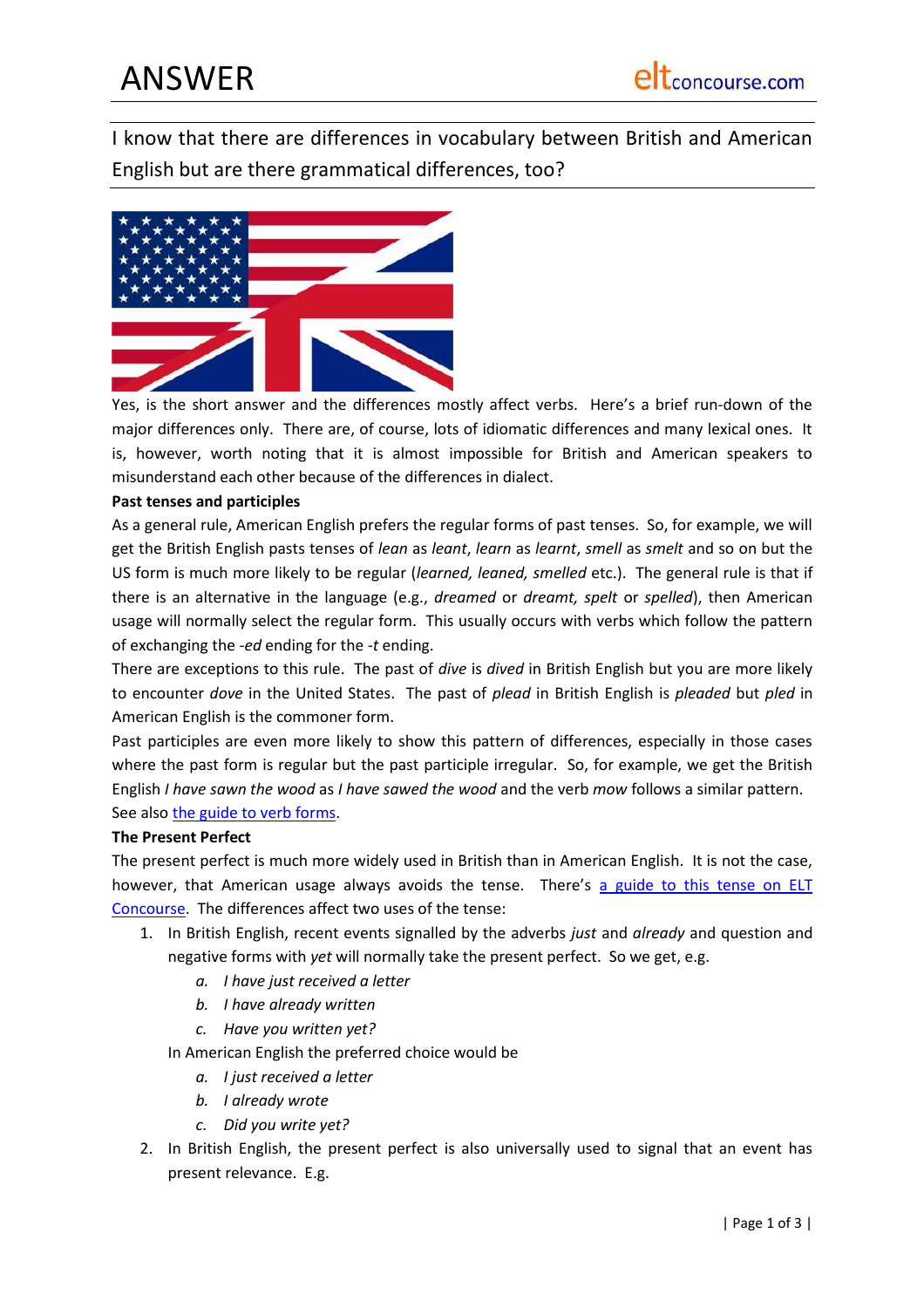ANSWER

- *a. I have finished the work* (so we can leave now)
- *b. They have fixed the line* (so you can make a call now)

In American English the preference would be

- *a. I finished the work*
- *b. They fixed the line*

## **Concord**

British English is pretty lax in many respects, allowing words like *team* and *jury* to be both singular and plural (*The jury is/are divided, The team has/have arrived* etc.). In fact, British English often prefers the plural form with a word like *government*.

American usage is stricter – a singular noun will take a singular verb form. See also the guide to concord.

### **have vs. take**

In British English you *have a bath*, and *have a snooze* etc. but American English will usually prefer *take* in these cases. That may seem more a lexical than a grammatical difference but it's here because such verbs are often called delexicalised and that's a grammatical concept to many.

## **Clausal substitution**

American English will not use *do* for clausal substitution. So we don't hear *I may do* as the response to *Are you coming to the match?* The US way is simply to use the bare modal *I may, I will, I couldn't* etc.

### **one**

In British English, it is considered wrong to replace *one* with *he* or *she* as in *One cannot see clearly unless he stands on a box*. That's OK in American English.

### **Modals**

There are a number of significant differences but the general rule in American English is to use the lexical form of the verb where there is a choice. American English will prefer *don't need* to *needn't*, *didn't dare* to *dared not*, *didn't used* to *used not* etc.

The other difference here is that *shall* is very rare in American English but commonly used in questions and suggestions in British English so we get the American *Should we ask?* rather than the British *Shall we ask?* (See the guide to semi-modals, too.)

# **Transitivity**

American English habitually forms transitive verbs which in British English are usually intransitive. E.g., American English is happy with *protest the idea, agree the proposal* or *appeal the decision* where British usage would normally insert a preposition (*against* or *to*). There is some evidence of this trend becoming more common in British English, especially in certain fields such as businessspeak, so transitive uses of normally intransitive verbs, such as *grow the business* are common on both sides of the Atlantic. (In both varieties, *grow* in the sense of *cultivate* is a transitive use of the verb.)

The verb *write* in British English requires an indirect object with *to* (*Write to me when you get there*) but takes a direct object in American English (*Write me when you get there*).

#### **have got**

The meaning of *have got* for possession is common to both varieties although very informal American English sometimes prefers just *got* (e.g., *I got a small apartment*). The *have got* form is more common in British English with the US usage more often being simply *have*. The tag and